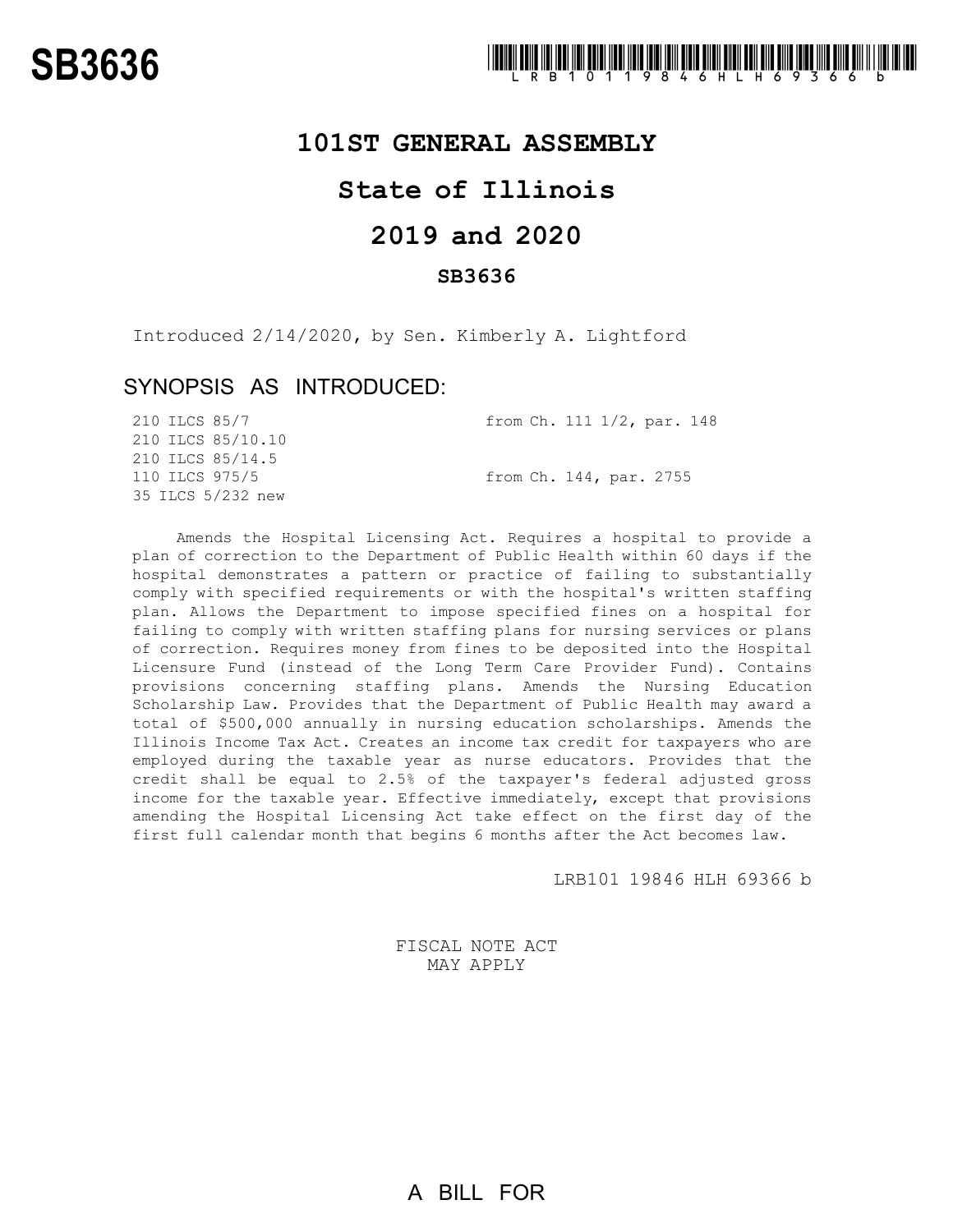AN ACT concerning nursing. 1

### **Be it enacted by the People of the State of Illinois, represented in the General Assembly:** 2 3

4

ARTICLE 1. NURSE STAFFING IMPROVEMENT ACT

Section 1-1. This Article may be referred to as the Nurse Staffing Improvement Act. 5 6

Section 1-5. The Hospital Licensing Act is amended by changing Sections 7, 10.10, and 14.5 as follows: 7 8

(210 ILCS 85/7) (from Ch. 111 1/2, par. 148) 9

Sec. 7. (a) The Director after notice and opportunity for hearing to the applicant or licensee may deny, suspend, or revoke a permit to establish a hospital or deny, suspend, or revoke a license to open, conduct, operate, and maintain a hospital in any case in which he finds that there has been a substantial failure to comply with the provisions of this Act, the Hospital Report Card Act, or the Illinois Adverse Health Care Events Reporting Law of 2005 or the standards, rules, and regulations established by virtue of any of those Acts. The Department may impose fines on hospitals, not to exceed \$500 per occurrence, for failing to: (1) initiate a criminal background check on a patient that meets the criteria for 10 11 12 13 14 15 16 17 18 19 20 21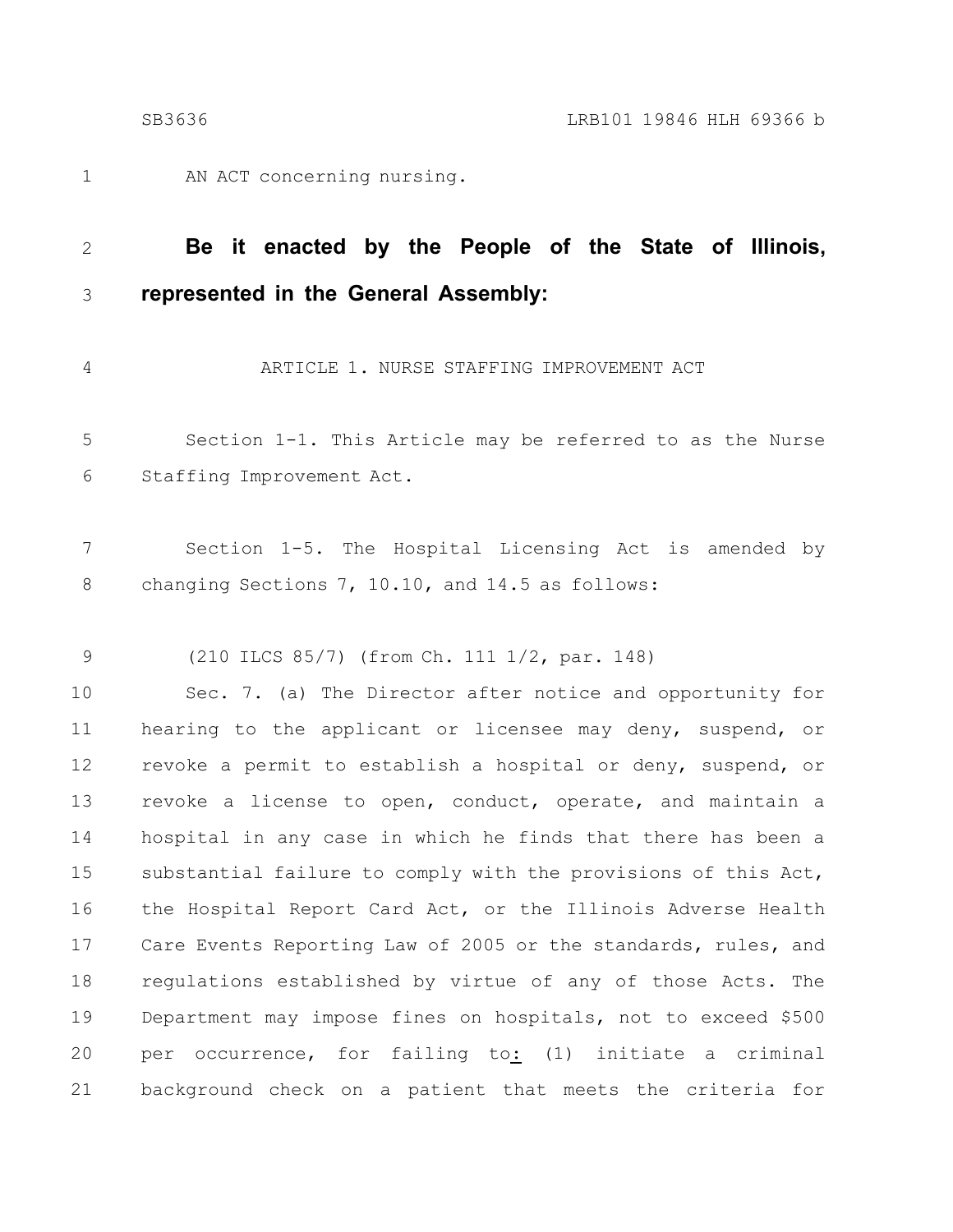hospital-initiated background checks; or (2) report the death of a person known to be a resident of a facility licensed under the ID/DD Community Care Act or the MC/DD Act to the coroner or medical examiner within 24 hours as required by Section 6.09a of this Act. In assessing whether to impose such a fine for failure to initiate a criminal background check, the Department shall consider various factors including, but not limited to, whether the hospital has engaged in a pattern or practice of failing to initiate criminal background checks. If a hospital demonstrates a pattern or practice of failing to substantially comply with the requirements of Section 10.10 or the hospital's written staffing plan, the hospital shall provide a plan of correction to the Department within 60 days. The Department may impose fines as follows: (i) if a hospital fails to implement a written staffing plan for nursing services, a fine not to exceed \$500 per occurrence may be imposed; (ii) if a hospital demonstrates a pattern or practice of failing to substantially comply with a plan of correction within 60 days after the plan takes effect, a fine not to exceed \$500 per occurrence may be imposed; and (iii) if a hospital demonstrates for a second or subsequent time a pattern or practice of failing to substantially comply with a plan of correction within 60 days after the plan takes effect, a fine not to exceed \$1,000 per occurrence may be imposed. Reports of violations of Section 10.10 shall be subject to public disclosure under Section 6.14a. Money from fines shall be deposited into the Hospital 1 2 3 4 5 6 7 8 9 10 11 12 13 14 15 16 17 18 19 20 21 22 23 24 25 26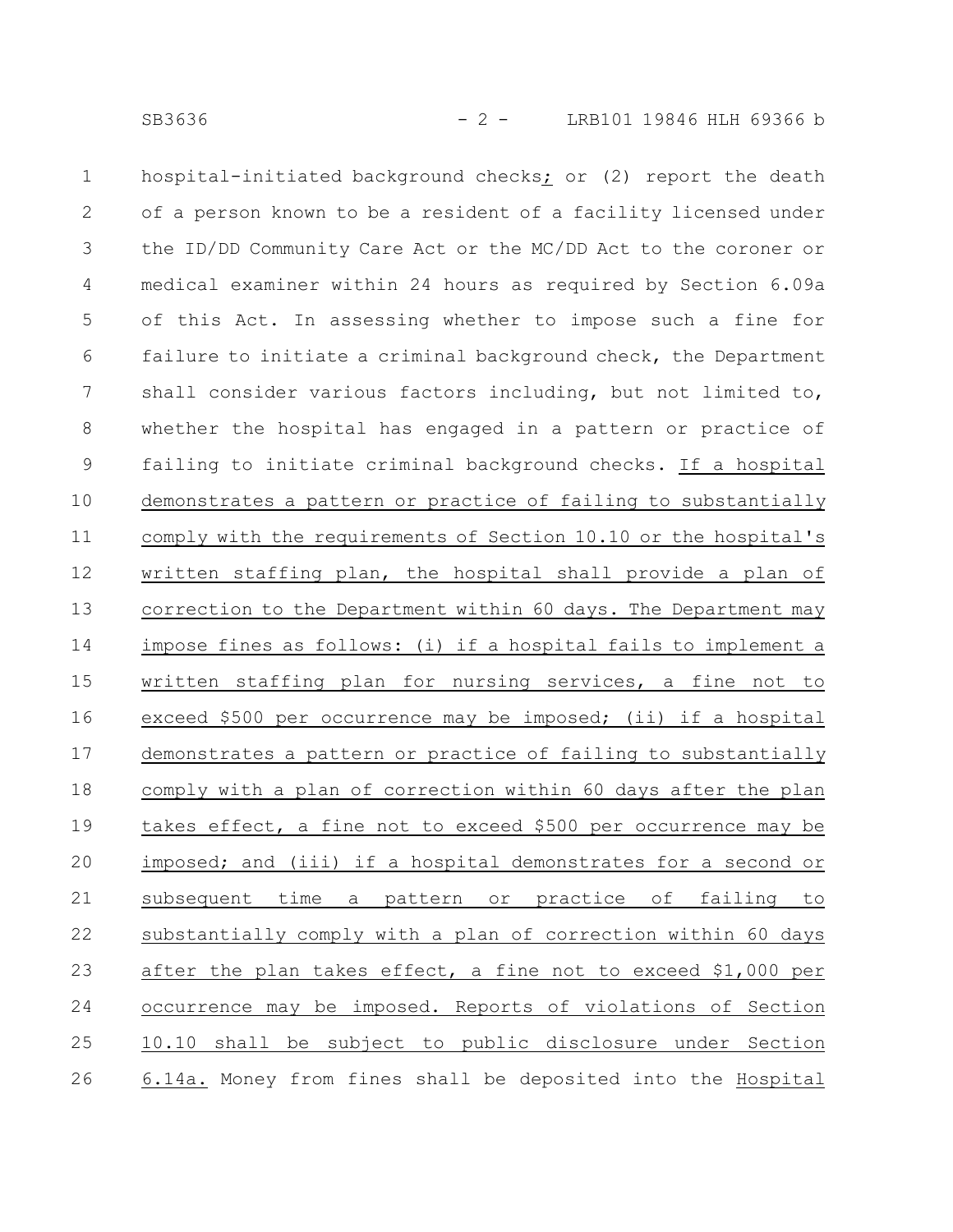### Licensure Fund, and money from fines for violations of Section 10.10 shall be used for scholarships under the Nursing Education Scholarship Law. Long Term Care Provider Fund. 1 2 3

(b) Such notice shall be effected by registered mail or by personal service setting forth the particular reasons for the proposed action and fixing a date, not less than 15 days from the date of such mailing or service, at which time the applicant or licensee shall be given an opportunity for a hearing. Such hearing shall be conducted by the Director or by an employee of the Department designated in writing by the Director as Hearing Officer to conduct the hearing. On the basis of any such hearing, or upon default of the applicant or licensee, the Director shall make a determination specifying his findings and conclusions. In case of a denial to an applicant of a permit to establish a hospital, such determination shall specify the subsection of Section 6 under which the permit was denied and shall contain findings of fact forming the basis of such denial. A copy of such determination shall be sent by registered mail or served personally upon the applicant or licensee. The decision denying, suspending, or revoking a permit or a license shall become final 35 days after it is so mailed or served, unless the applicant or licensee, within such 35 day period, petitions for review pursuant to Section 13. 4 5 6 7 8 9 10 11 12 13 14 15 16 17 18 19 20 21 22 23 24

(c) The procedure governing hearings authorized by this Section shall be in accordance with rules promulgated by the 25 26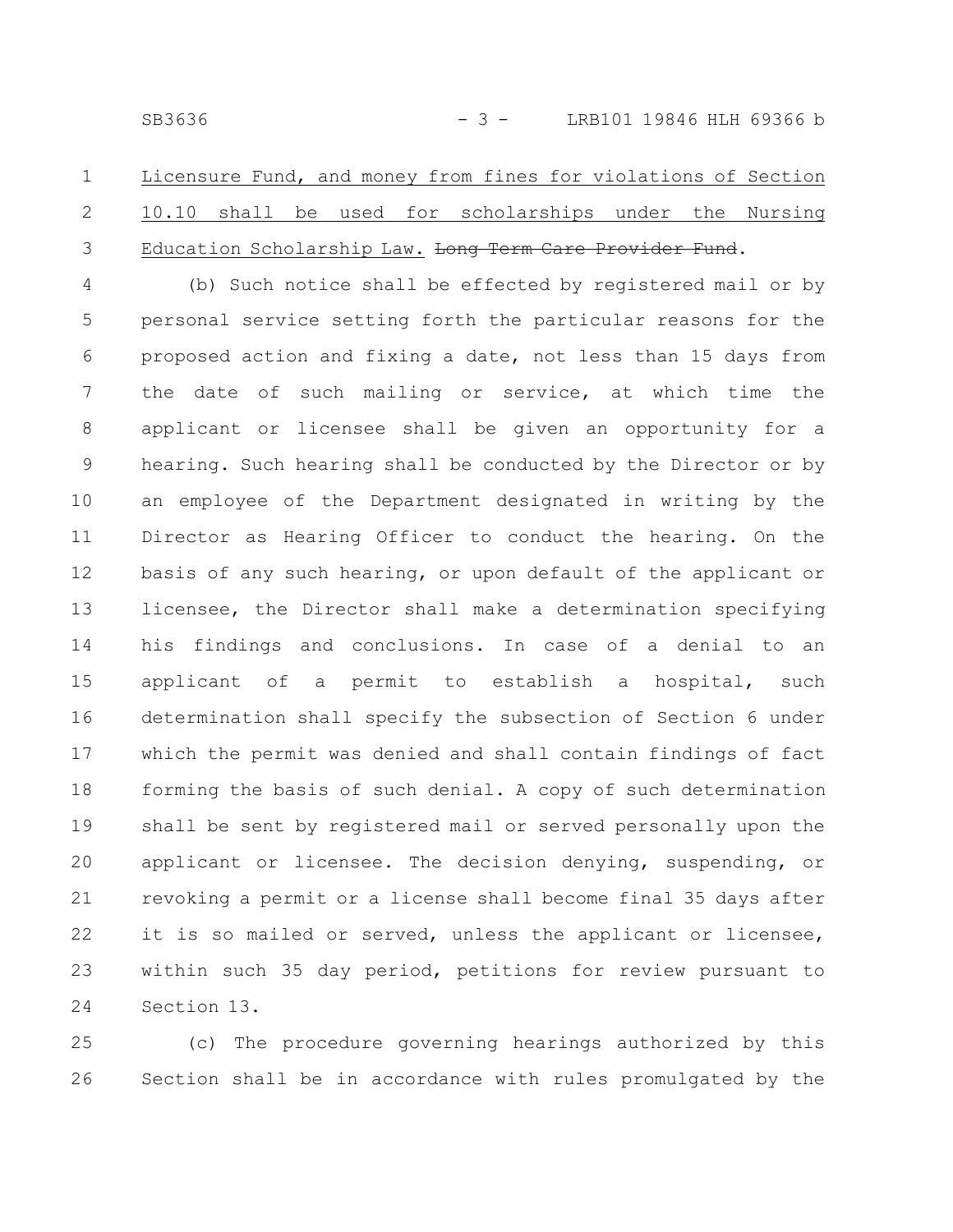Department and approved by the Hospital Licensing Board. A full and complete record shall be kept of all proceedings, including the notice of hearing, complaint, and all other documents in the nature of pleadings, written motions filed in the proceedings, and the report and orders of the Director and Hearing Officer. All testimony shall be reported but need not be transcribed unless the decision is appealed pursuant to Section 13. A copy or copies of the transcript may be obtained by any interested party on payment of the cost of preparing such copy or copies. 1 2 3 4 5 6 7 8 9 10

(d) The Director or Hearing Officer shall upon his own motion, or on the written request of any party to the proceeding, issue subpoenas requiring the attendance and the giving of testimony by witnesses, and subpoenas duces tecum requiring the production of books, papers, records, or memoranda. All subpoenas and subpoenas duces tecum issued under the terms of this Act may be served by any person of full age. The fees of witnesses for attendance and travel shall be the same as the fees of witnesses before the Circuit Court of this State, such fees to be paid when the witness is excused from further attendance. When the witness is subpoenaed at the instance of the Director, or Hearing Officer, such fees shall be paid in the same manner as other expenses of the Department, and when the witness is subpoenaed at the instance of any other party to any such proceeding the Department may require that the cost of service of the subpoena or subpoena duces tecum and 11 12 13 14 15 16 17 18 19 20 21 22 23 24 25 26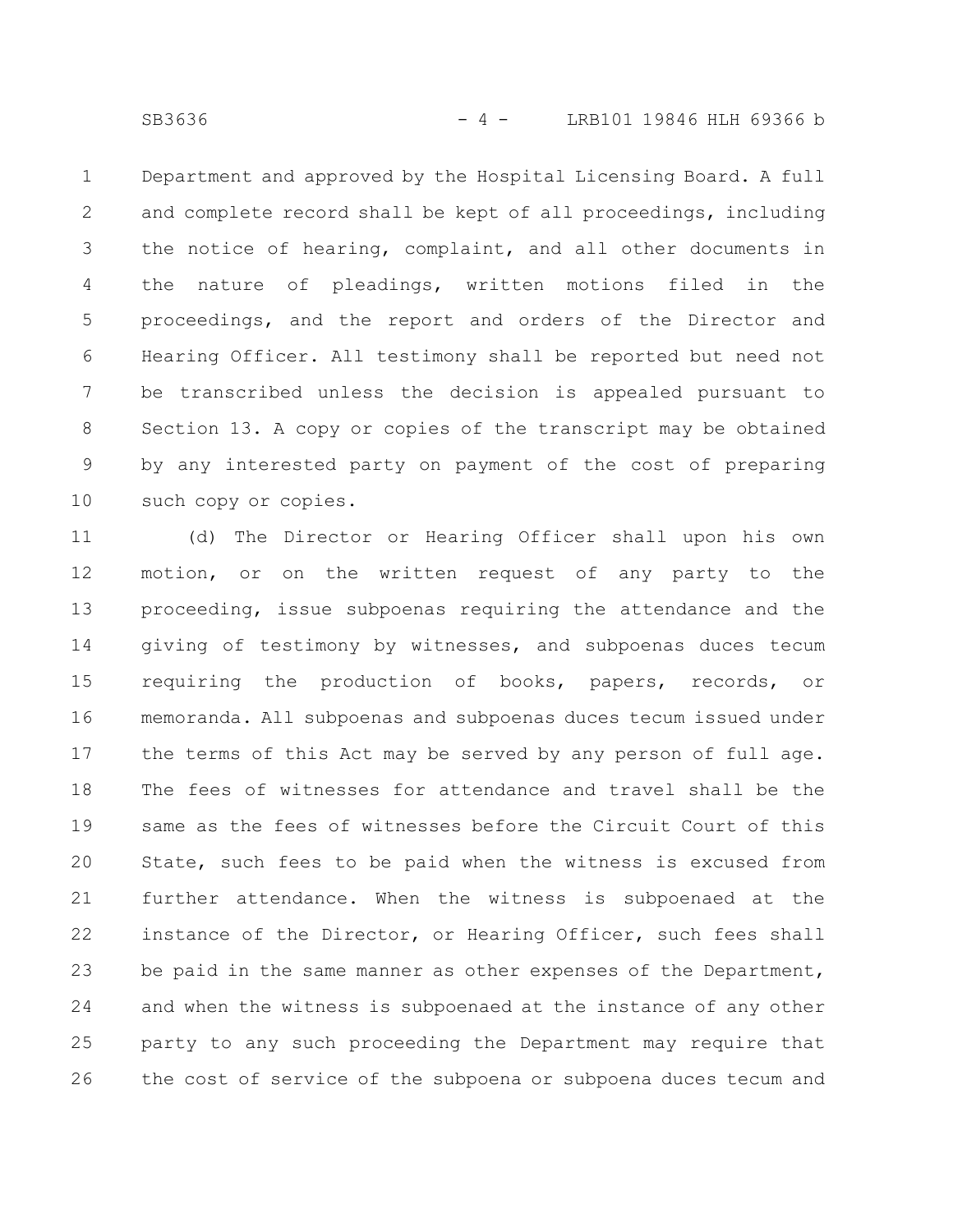the fee of the witness be borne by the party at whose instance the witness is summoned. In such case, the Department in its discretion, may require a deposit to cover the cost of such service and witness fees. A subpoena or subpoena duces tecum issued as aforesaid shall be served in the same manner as a subpoena issued out of a court. 1 2 3 4 5 6

(e) Any Circuit Court of this State upon the application of the Director, or upon the application of any other party to the proceeding, may, in its discretion, compel the attendance of witnesses, the production of books, papers, records, or memoranda and the giving of testimony before the Director or Hearing Officer conducting an investigation or holding a hearing authorized by this Act, by an attachment for contempt, or otherwise, in the same manner as production of evidence may be compelled before the court. 7 8 9 10 11 12 13 14 15

(f) The Director or Hearing Officer, or any party in an investigation or hearing before the Department, may cause the depositions of witnesses within the State to be taken in the manner prescribed by law for like depositions in civil actions in courts of this State, and to that end compel the attendance of witnesses and the production of books, papers, records, or memoranda. 16 17 18 19 20 21 22

(Source: P.A. 99-180, eff. 7-29-15.) 23

(210 ILCS 85/10.10) 24

Sec. 10.10. Nurse Staffing by Patient Acuity. 25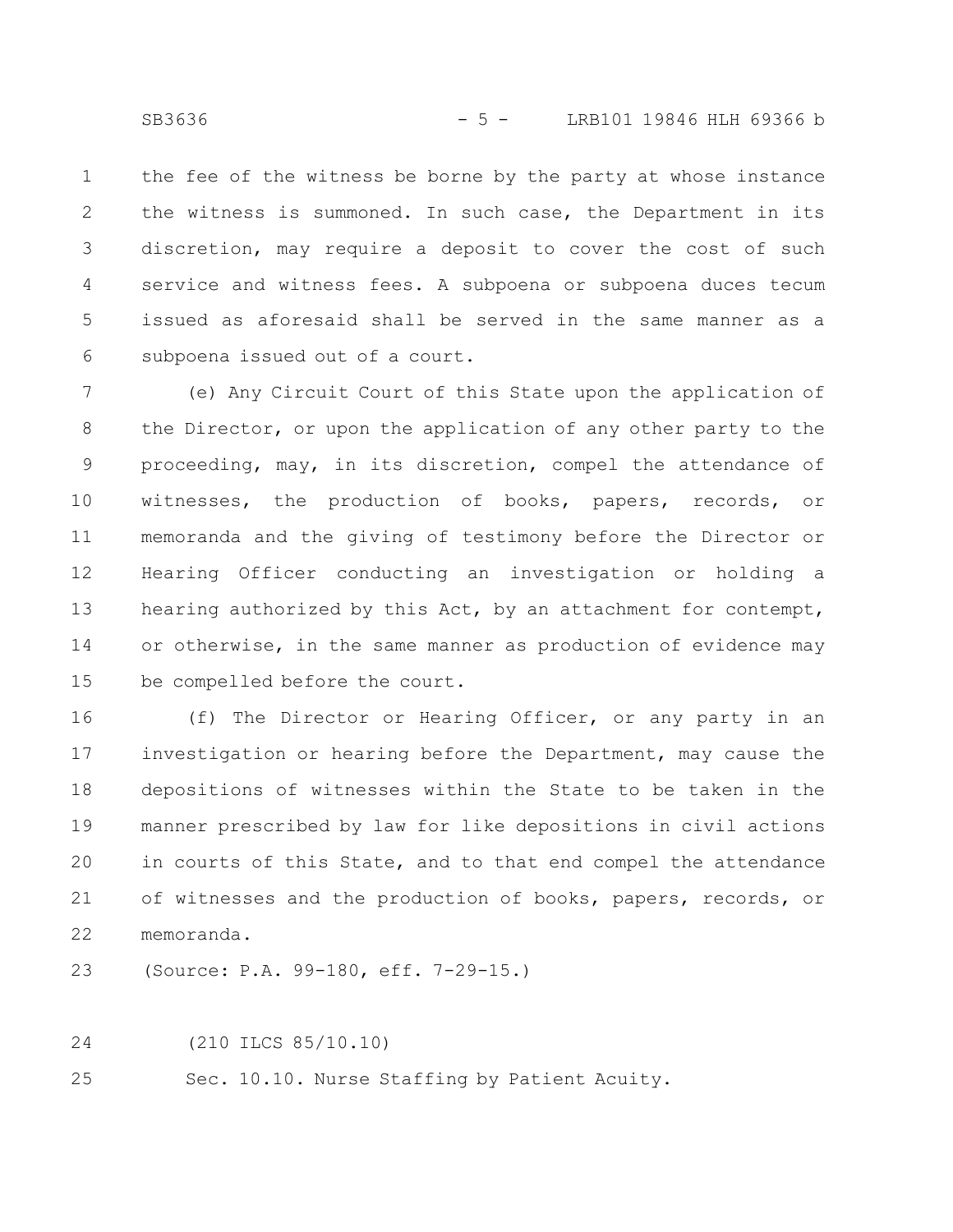- (a) Findings. The Legislature finds and declares all of the following: 1 2
- (1) The State of Illinois has a substantial interest in promoting quality care and improving the delivery of health care services. 3 4 5

(2) Evidence-based studies have shown that the basic principles of staffing in the acute care setting should be based on the complexity of patients' care needs aligned with available nursing skills to promote quality patient care consistent with professional nursing standards. 6 7 8 9 10

(3) Compliance with this Section promotes an organizational climate that values registered nurses' input in meeting the health care needs of hospital patients. 11 12 13 14

(b) Definitions. As used in this Section: 15

"Acuity model" means an assessment tool selected and implemented by a hospital, as recommended by a nursing care committee, that assesses the complexity of patient care needs requiring professional nursing care and skills and aligns patient care needs and nursing skills consistent with professional nursing standards. 16 17 18 19 20 21

22

"Department" means the Department of Public Health.

"Direct patient care" means care provided by a registered professional nurse with direct responsibility to oversee or carry out medical regimens or nursing care for one or more patients. 23 24 25 26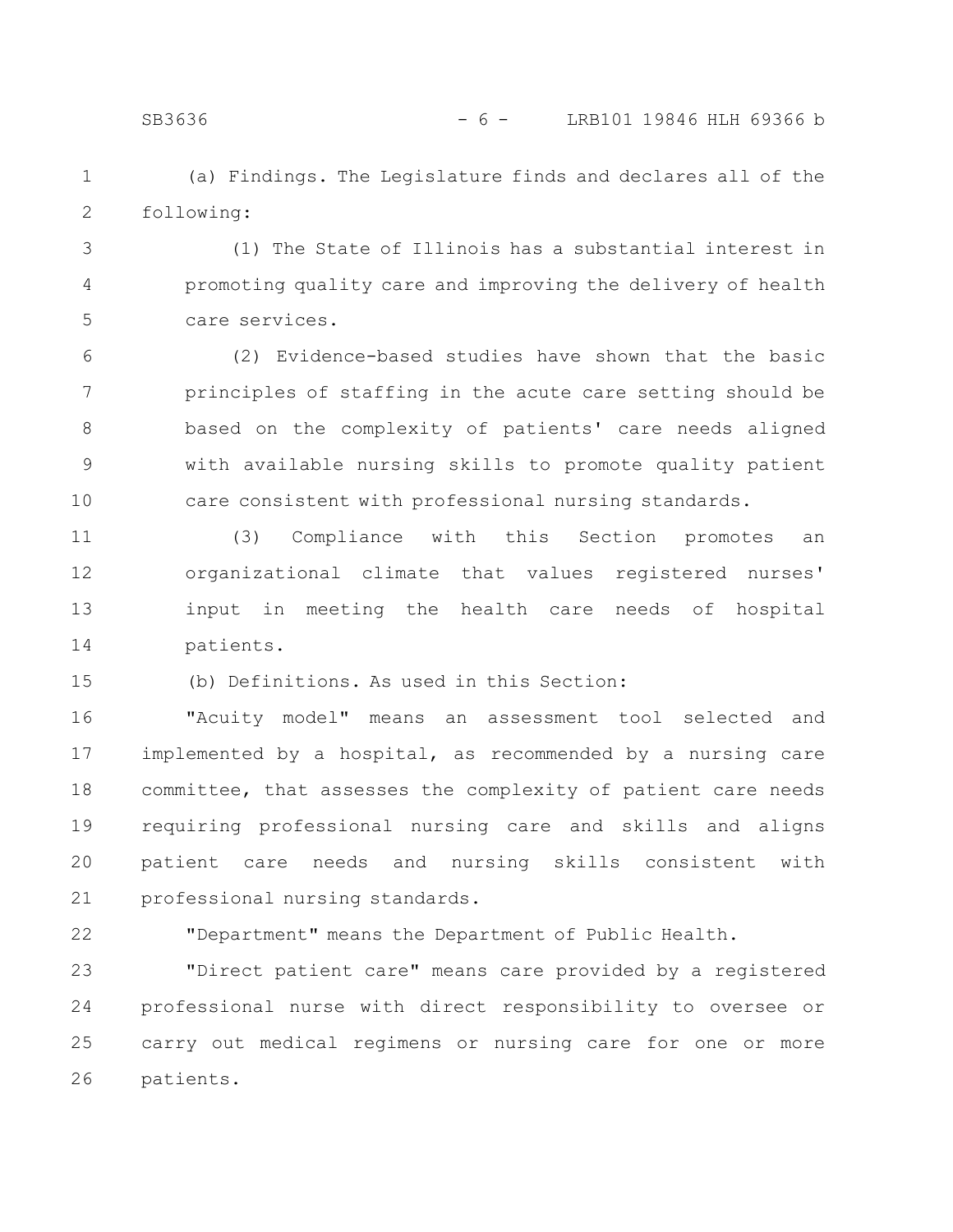"Nursing care committee" means a an existing or newly ereated hospital-wide committee or committees of nurses whose functions, in part or in whole, contribute to the development, recommendation, and review of the hospital's nurse staffing plan established pursuant to subsection (d). 1 2 3 4 5

"Registered professional nurse" means a person licensed as a Registered Nurse under the Nurse Practice Act. 6 7

"Written staffing plan for nursing care services" means a written plan for *quiding* the assignment of patient care nursing staff based on multiple nurse and patient considerations that yield minimum staffing levels for inpatient care units and the adopted acuity model aligning patient care needs with nursing skills required for quality patient care consistent with professional nursing standards. 8 9 10 11 12 13 14

15

(c) Written staffing plan.

(1) Every hospital shall implement a written hospital-wide staffing plan, prepared recommended by a nursing care committee or committees, that provides for minimum direct care professional registered nurse-to-patient staffing needs for each inpatient care unit, including inpatient emergency departments. If the staffing plan prepared by the nursing care committee is not adopted by the hospital, or if substantial changes are proposed to it, the chief nursing officer shall either: (i) provide a written explanation to the committee of the reasons the plan was not adopted; or (ii) provide a written 16 17 18 19 20 21 22 23 24 25 26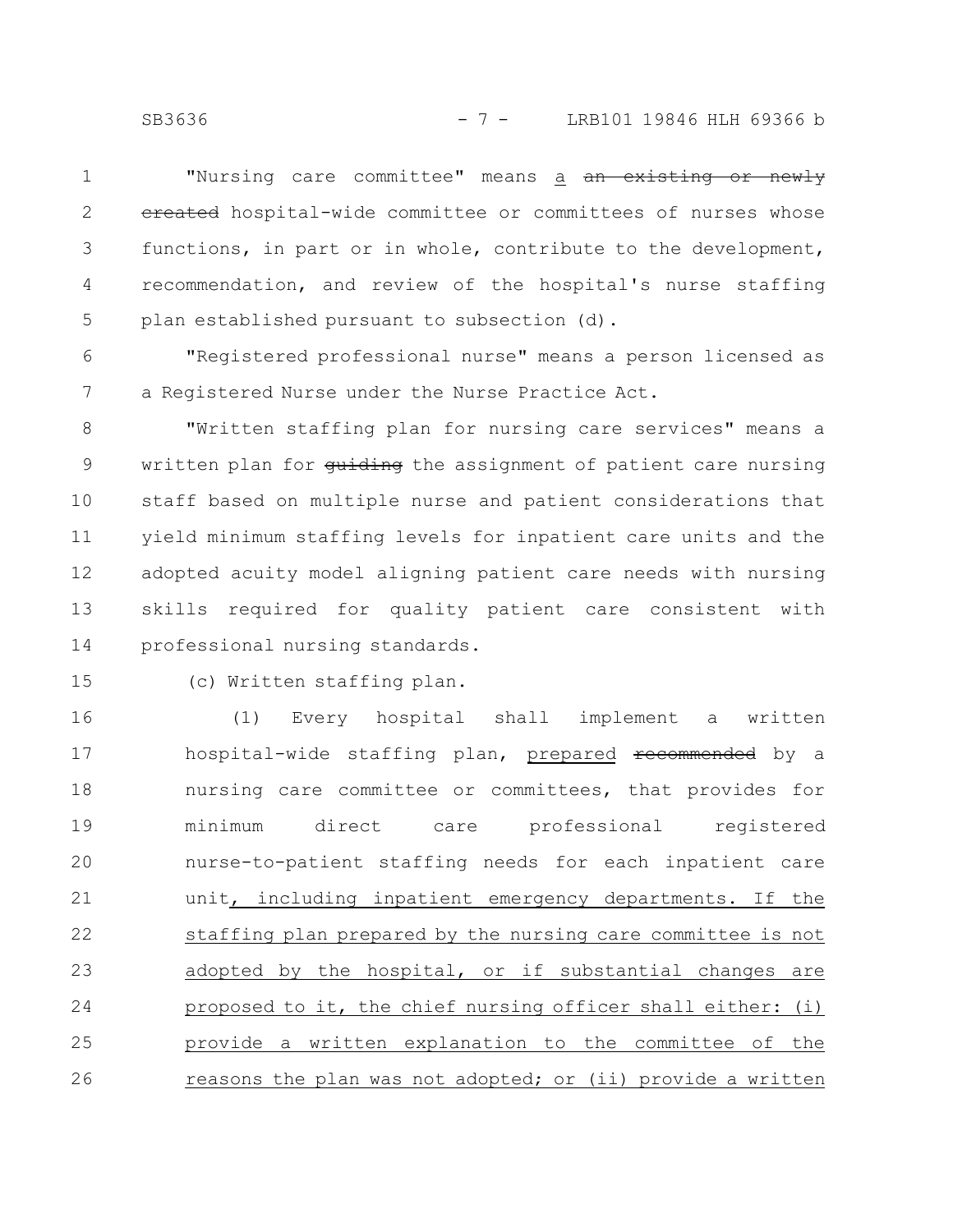explanation of any substantial changes made to the proposed plan prior to it being adopted by the hospital. The written hospital-wide staffing plan shall include, but need not be limited to, the following considerations: 1 2 3 4

(A) The complexity of complete care, assessment on patient admission, volume of patient admissions, discharges and transfers, evaluation of the progress of a patient's problems, ongoing physical assessments, planning for a patient's discharge, assessment after a change in patient condition, and assessment of the need for patient referrals. 5 6 7 8 9 10 11

(B) The complexity of clinical professional nursing judgment needed to design and implement a patient's nursing care plan, the need for specialized equipment and technology, the skill mix of other personnel providing or supporting direct patient care, and involvement in quality improvement activities, professional preparation, and experience. 12 13 14 15 16 17 18

(C) Patient acuity and the number of patients for whom care is being provided. 19 20

(D) The ongoing assessments of a unit's patient acuity levels and nursing staff needed shall be routinely made by the unit nurse manager or his or her designee. 21 22 23 24

(E) The identification of additional registered nurses available for direct patient care when 25 26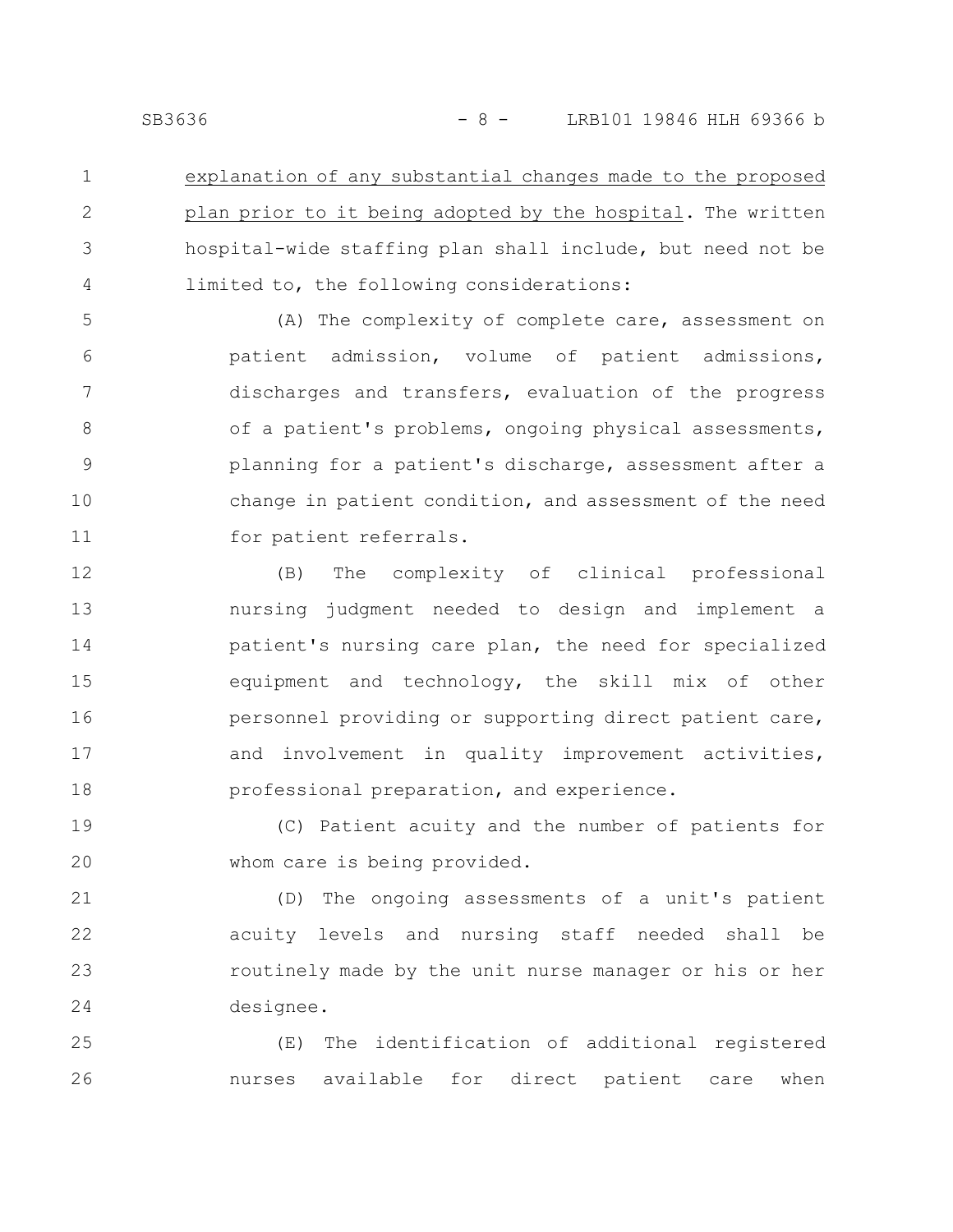### SB3636 - 9 - LRB101 19846 HLH 69366 b

patients' unexpected needs exceed the planned workload for direct care staff. 1 2

(2) In order to provide staffing flexibility to meet patient needs, every hospital shall identify an acuity model for adjusting the staffing plan for each inpatient care unit. 3 4 5 6

(2.5) Each hospital shall implement the staffing plan and assign nursing personnel to each inpatient care unit, including inpatient emergency departments, in accordance with the staffing plan. 7 8 9 10

(A) A registered nurse may report to the nursing care committee any variations where the nurse personnel assignment in an inpatient care unit is not in accordance with the adopted staffing plan and may make a written report to the nursing care committee based on the variations. 11 12 13 14 15 16

(B) Shift-to-shift adjustments in staffing levels required by the staffing plan may be made by the appropriate hospital personnel overseeing inpatient care operations. If a registered nurse in an inpatient care unit objects to a shift-to-shift adjustment, the registered nurse may submit a written report to the nursing care committee. 17 18 19 20 21 22 23

(C) The nursing care committee shall develop a process to examine and respond to written reports submitted under subparagraphs (A) and (B) of this 24 25 26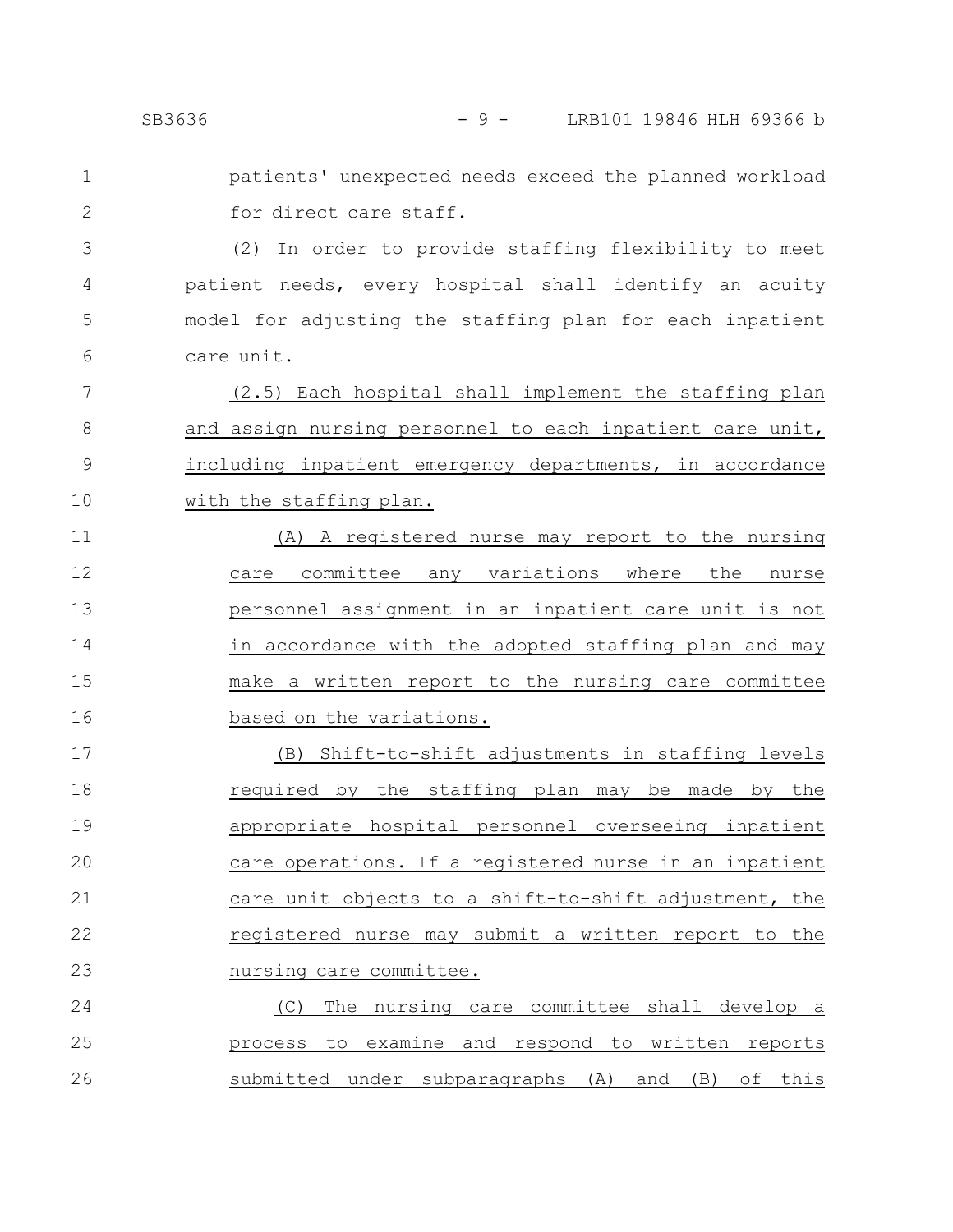### paragraph (2.5), including the ability to determine if a specific written report is resolved or should be dismissed. 1 2 3

(3) The written staffing plan shall be posted in a conspicuous and accessible location for both patients and direct care staff, as required under the Hospital Report Card Act. A copy of the written staffing plan shall be provided to any member of the general public upon request. (d) Nursing care committee. 4 5 6 7 8 9

(1) Every hospital shall have a nursing care committee that meets at least twice per year. A hospital shall appoint members of a committee whereby at least 55% 50% of the members are registered professional nurses providing direct inpatient patient care, one of whom shall be selected annually by the direct inpatient care nurses to serve as co-chair of the committee. 10 11 12 13 14 15 16

(2) (Blank). A nursing care committee's recommendations must be given significant the hospital's adoption and implementation written staffing plan. 17 18 19 20

(2.5) A nursing care committee shall prepare and recommend to hospital administration the hospital's written hospital-wide staffing plan. If the staffing plan is not adopted by the hospital, the chief nursing officer shall provide a written statement to the committee prior to a staffing plan being adopted by the hospital that: (A) 21 22 23 24 25 26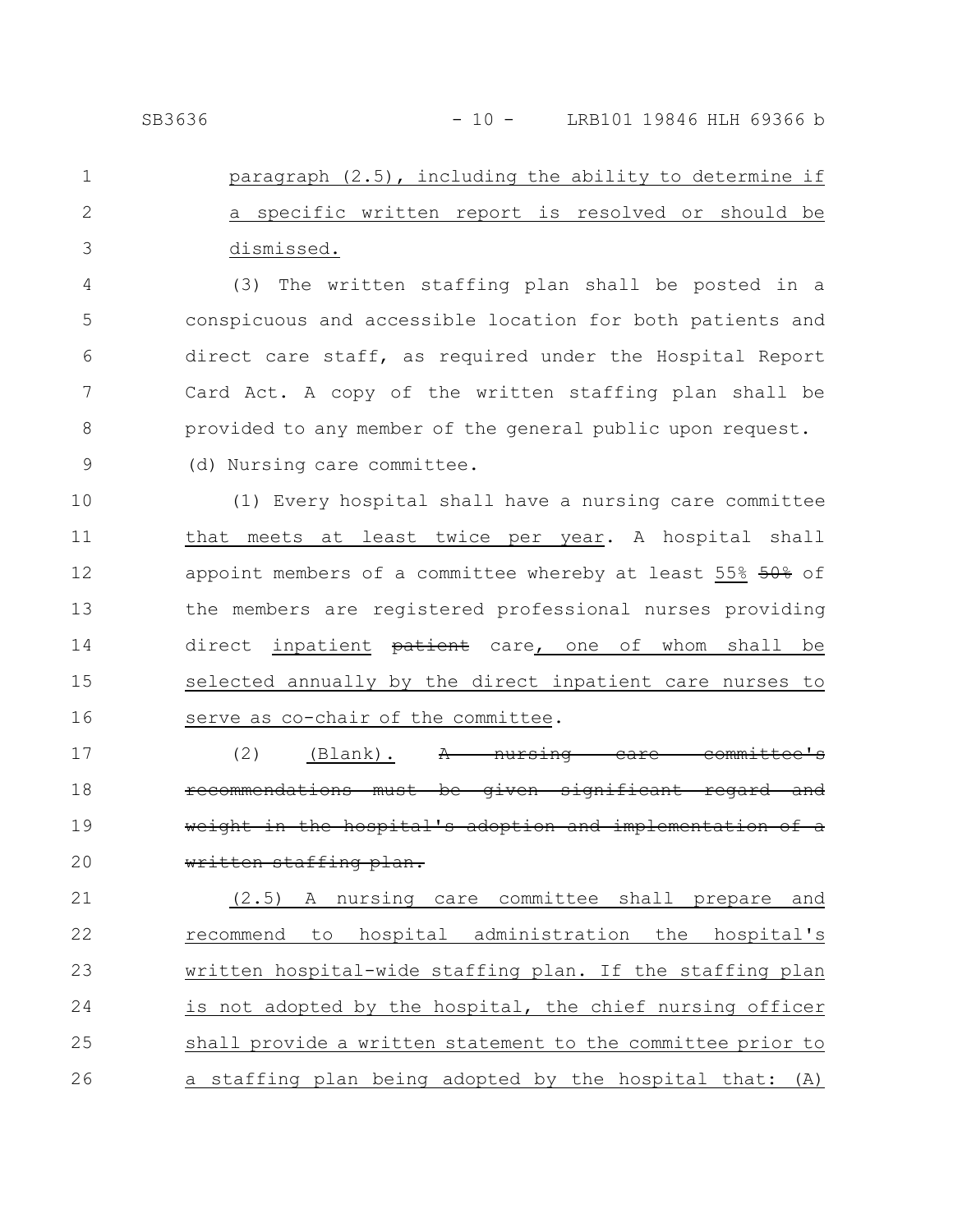explains the reasons the committee's proposed staffing plan was not adopted; and (B) describes the changes to the committee's proposed staffing or any alternative to the committee's proposed staffing plan. 1 2 3 4

(3) A nursing care committee's committee or committees' committees shall recommend a written staffing plan for the hospital shall be based on the principles from the staffing components set forth in subsection (c). In particular, a committee or committees shall provide input and feedback on the following: 5 6 7 8 9 10

(A) Selection, implementation, and evaluation of minimum staffing levels for inpatient care units.

(B) Selection, implementation, and evaluation of an acuity model to provide staffing flexibility that aligns changing patient acuity with nursing skills required. 13 14 15 16

(C) Selection, implementation, and evaluation of a written staffing plan incorporating the items described in subdivisions (c)(1) and (c)(2) of this Section. 17 18 19 20

(D) Review the nurse following: nurse-to-patient staffing plans guidelines for all inpatient areas; and current acuity tools and measures in use. The nursing care committee's review shall consider: 21 22 23 24

- (i) patient outcomes; 25
	- (ii) complaints regarding staffing, including

11

12

26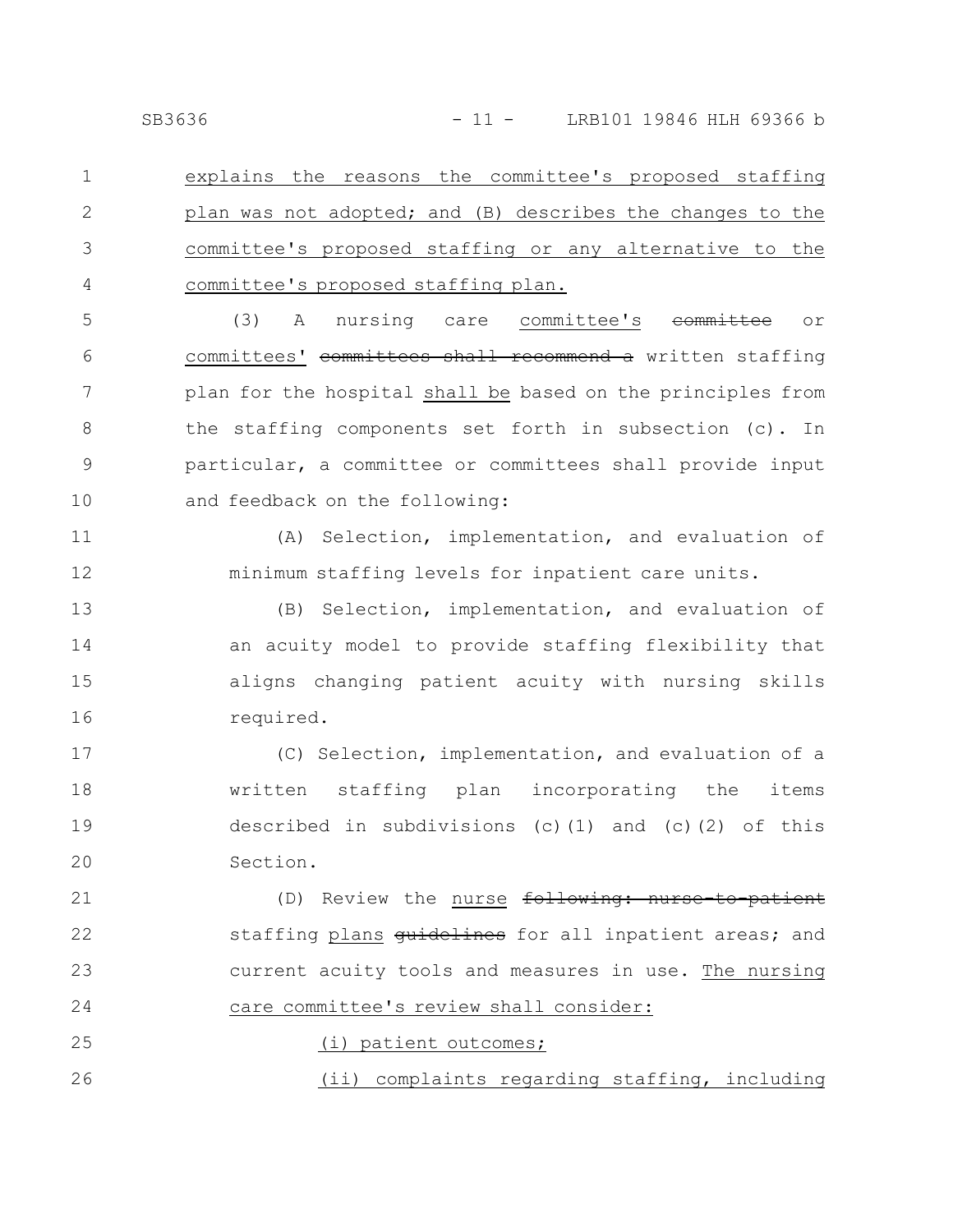| $\mathbf 1$    | complaints about a delay in direct care nursing or         |
|----------------|------------------------------------------------------------|
| $\mathbf{2}$   | an absence of direct care nursing;                         |
| 3              | (iii) the number of hours of nursing care                  |
| 4              | provided through an inpatient hospital unit                |
| 5              | compared with the number of inpatients served by           |
| 6              | the hospital unit during a 24-hour period;                 |
| 7              | (iv) the aggregate hours of overtime worked by             |
| 8              | the nursing staff;                                         |
| $\overline{9}$ | (v) the extent to which actual nurse staffing              |
| 10             | for each hospital inpatient unit differs from the          |
| 11             | staffing specified by the staffing plan; and               |
| 12             | (vi) any other matter or change to the staffing            |
| 13             | plan determined by the committee to ensure that the        |
| 14             | hospital is staffed to meet the health care needs          |
| 15             | of patients.                                               |
| 16             | (4)<br>A nursing care committee must issue a written       |
| 17             | report addressing address the items<br>described<br>in     |
| 18             | subparagraphs (A) through (D) of paragraph (3)             |
| 19             | semi-annually. A written copy of this report shall be made |
| 20             | available to direct inpatient care nurses by making        |
| 21             | available a paper copy of the report, distributing it      |
| 22             | electronically, or posting it on the hospital's website.   |
| 23             | (5) A nursing care committee must issue a written          |
| 24             | report at least annually to the hospital governing board   |
| 25             | that addresses items including, but not limited to: the    |
| 26             | items described in paragraph (3); changes made based on    |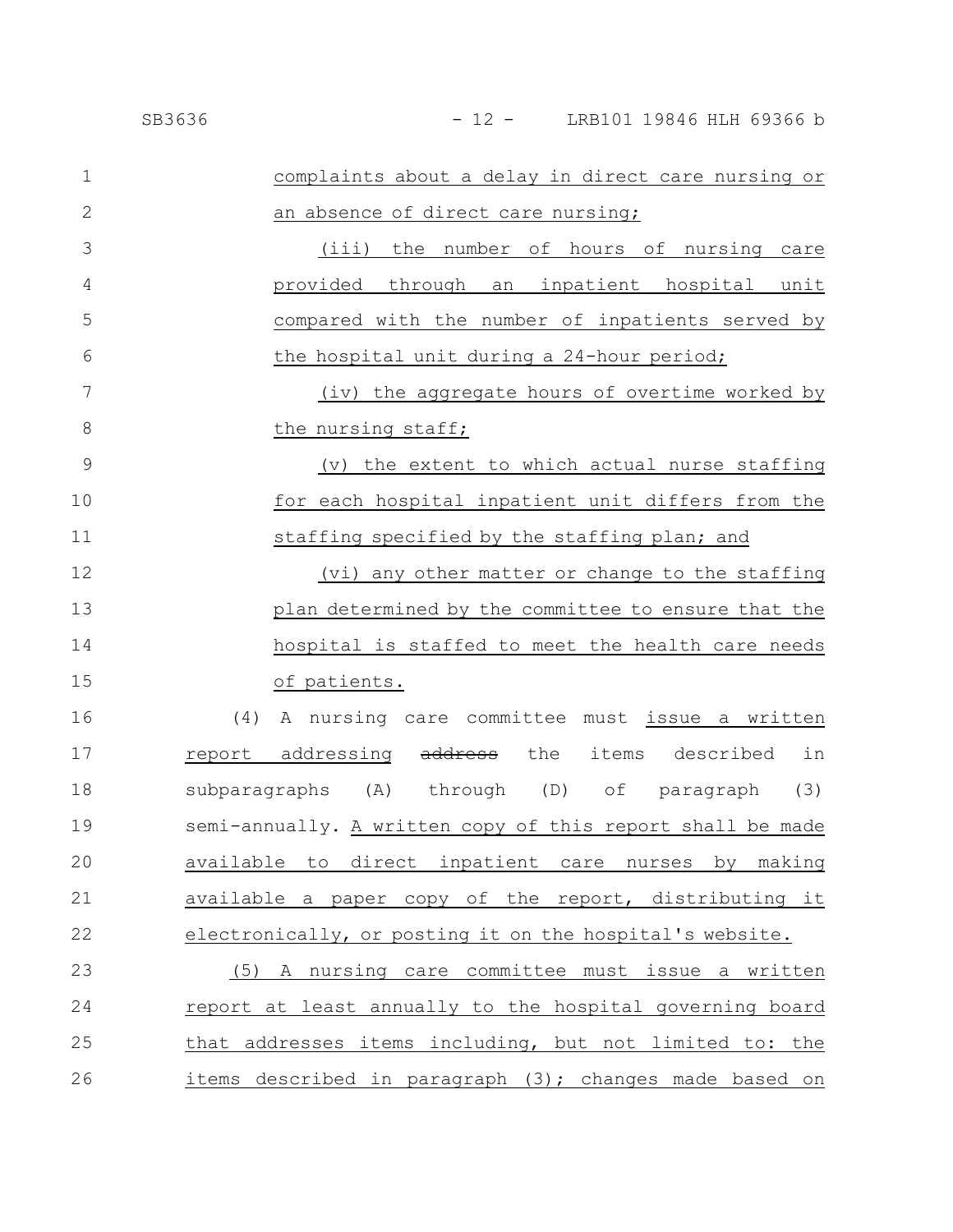| SB3636 | LRB101 19846 HLH 69366 b |  |
|--------|--------------------------|--|
|        |                          |  |

committee recommendations and the impact of such changes; and recommendations for future changes related to nurse staffing. 1 2 3

(e) Nothing in this Section 10.10 shall be construed to limit, alter, or modify any of the terms, conditions, or provisions of a collective bargaining agreement entered into by the hospital. 4 5 6 7

(f) No hospital may discipline, discharge, or take any other adverse employment action against an employee solely because the employee expresses a concern or complaint regarding an alleged violation of this Section or concerns related to nurse staffing. 8 9 10 11 12

(g) Any employee of a hospital may file a complaint with the Department regarding an alleged violation of this Section. The Department must forward notification of the alleged violation to the hospital in question within 10 business days after the complaint is filed. Upon receiving a complaint of a violation of this Section, the Department may take any action authorized under Sections 7 or 9 of this Act. 13 14 15 16 17 18 19

(Source: P.A. 96-328, eff. 8-11-09; 97-423, eff. 1-1-12; 97-813, eff. 7-13-12.) 20 21

(210 ILCS 85/14.5) 22

Sec. 14.5. Hospital Licensure Fund. 23

(a) There is created in the State treasury the Hospital Licensure Fund. The Fund is created for the purpose of 24 25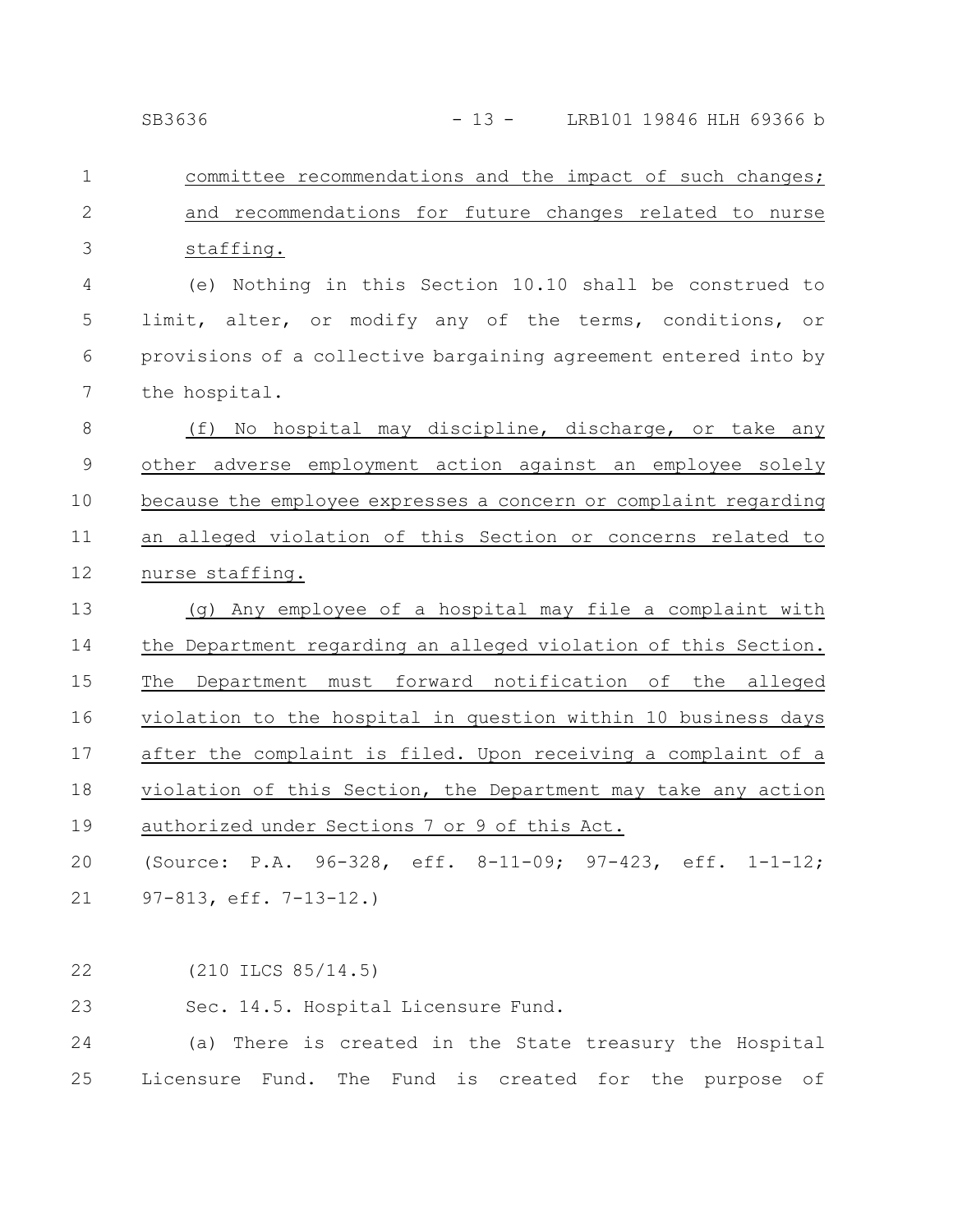providing funding for the administration of the licensure program and patient safety and quality initiatives for hospitals, including, without limitation, the implementation of the Illinois Adverse Health Care Events Reporting Law of 2005. 1 2 3 4 5

6

(b) The Fund shall consist of the following:

7 8

16

26

(1) fees collected pursuant to Sections Section 5 and 7 of the Hospital Licensing Act;

(2) federal matching funds received by the State as a result of expenditures made by the Department that are attributable to moneys deposited in the Fund; 9 10 11

(3) interest earned on moneys deposited in the Fund; and 12 13

(4) other moneys received for the Fund from any other source, including interest earned thereon. 14 15

(c) Disbursements from the Fund shall be made only for:

(1) initially, the implementation of the Illinois Adverse Health Care Events Reporting Law of 2005; 17 18

(2) subsequently, programs, information, or assistance, including measures to address public complaints, designed to measurably improve quality and patient safety; and 19 20 21 22

(2.5) from fines for violations of Section 10.10, scholarships under the Nursing Education Scholarship Law; and 23 24 25

(3) the reimbursement of moneys collected by the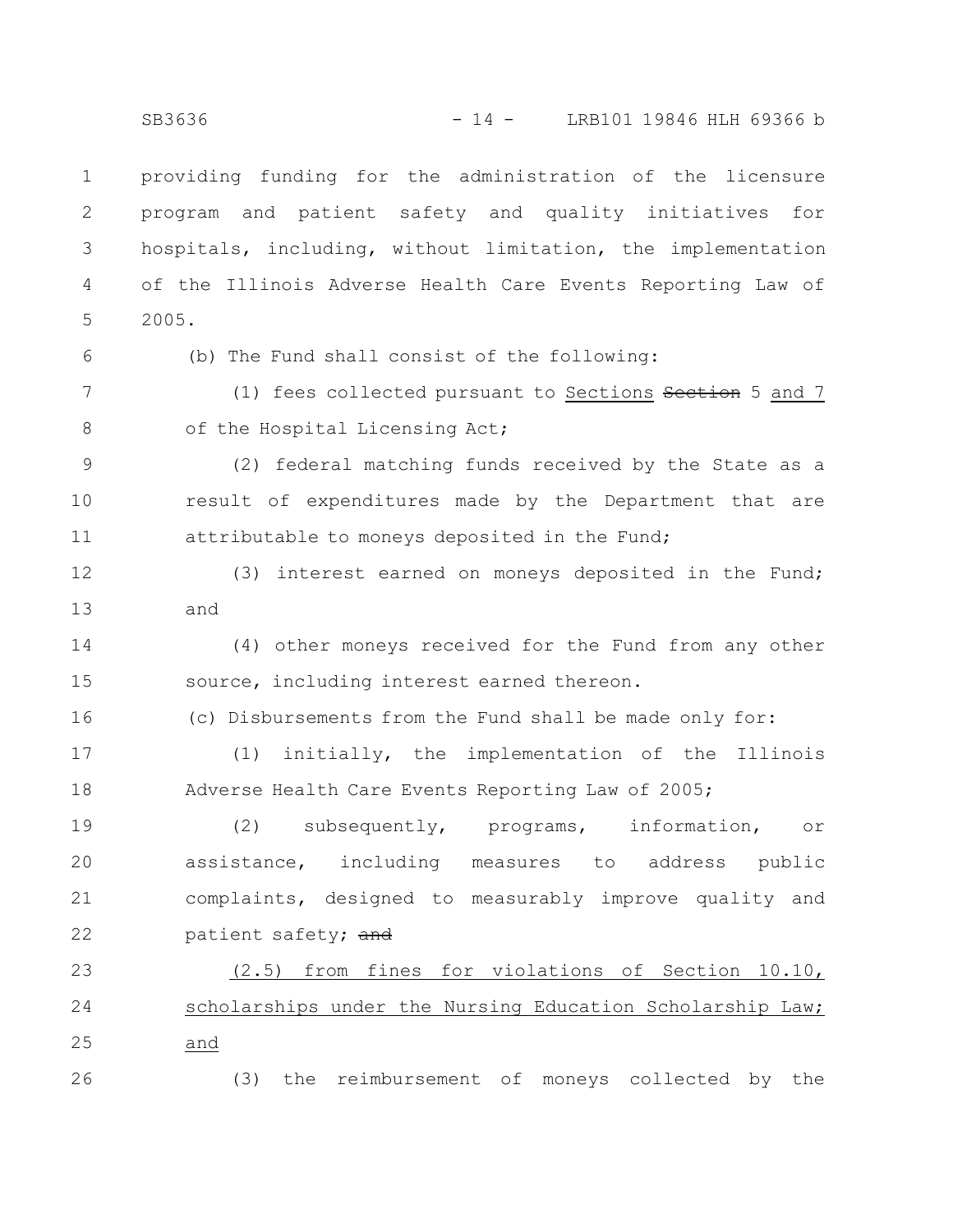SB3636 - 15 - LRB101 19846 HLH 69366 b

1

6

Department through error or mistake.

(d) The uses described in paragraph (2) of subsection (c) shall be developed in conjunction with a statewide organization representing a majority of hospitals. 2 3 4

(Source: P.A. 98-683, eff. 6-30-14.) 5

ARTICLE 5. NURSING EDUCATION SCHOLARSHIP

Section 5-5. The Nursing Education Scholarship Law is amended by changing Section 5 as follows: 7 8

(110 ILCS 975/5) (from Ch. 144, par. 2755) 9

Sec. 5. Nursing education scholarships. Beginning with the fall term of the 2004-2005 academic year, the Department, in accordance with rules and regulations promulgated by it for this program, shall provide scholarships to individuals selected from among those applicants who qualify for consideration by showing: 10 11 12 13 14 15

(1) that he or she has been a resident of this State for at least one year prior to application, and is a citizen or a lawful permanent resident alien of the United States; 16 17 18 19

(2) that he or she is enrolled in or accepted for admission to an associate degree in nursing program, hospital-based diploma in nursing program, baccalaureate degree in nursing program, graduate degree in nursing 20 21 22 23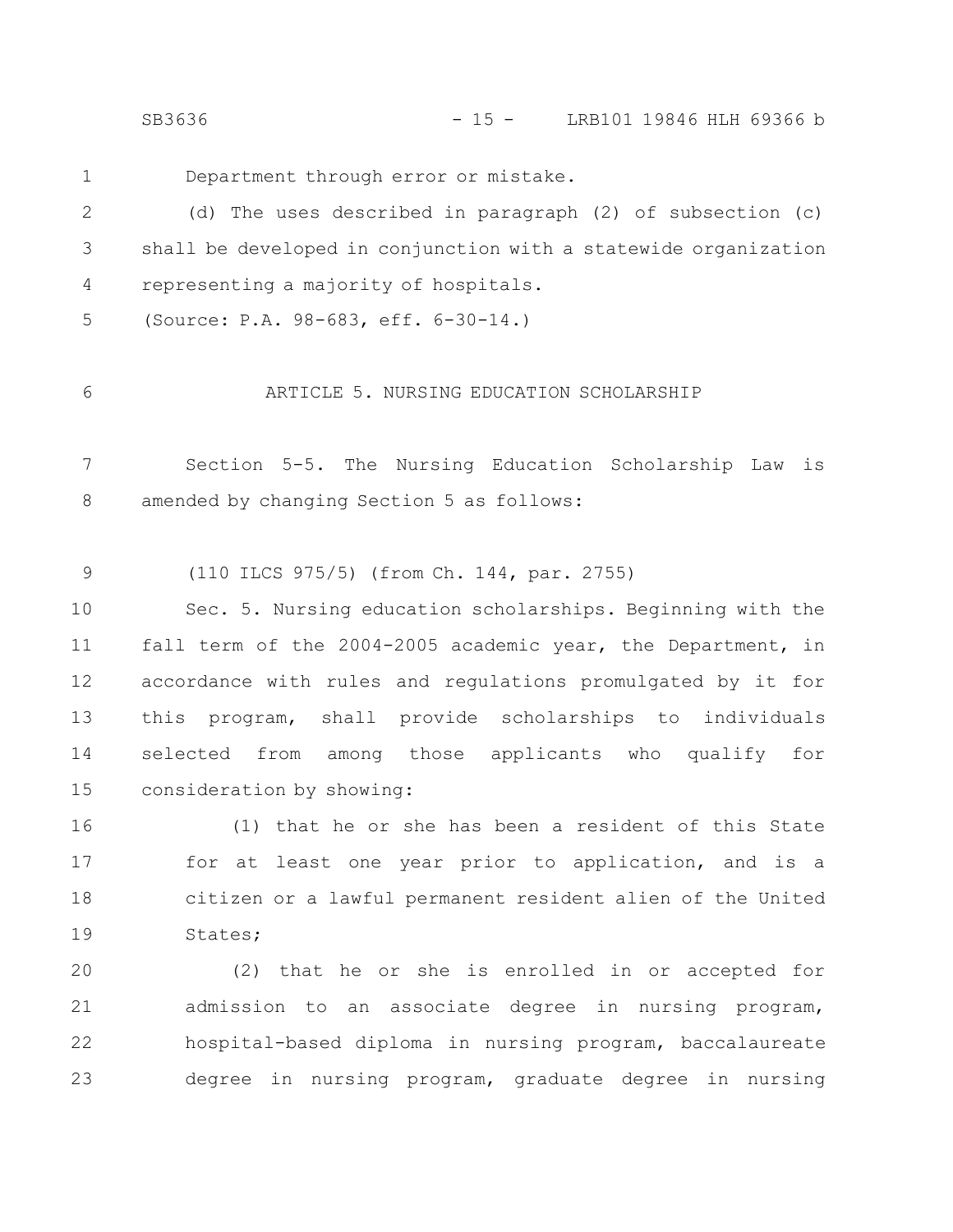program, or practical nursing program at an approved institution; and 1 2

(3) that he or she agrees to meet the nursing employment obligation. 3 4

If in any year the number of qualified applicants exceeds the number of scholarships to be awarded, the Department shall, in consultation with the Illinois Nursing Workforce Center Advisory Board, consider the following factors in granting priority in awarding scholarships: 5 6 7 8 9

(A) Financial need, as shown on a standardized financial needs assessment form used by an approved institution, of students who will pursue their education on a full-time or close to full-time basis and who already have a certificate in practical nursing, a diploma in nursing, or an associate degree in nursing and are pursuing a higher degree. 10 11 12 13 14 15 16

(B) A student's status as a registered nurse who is pursuing a graduate degree in nursing to pursue employment in an approved institution that educates licensed practical nurses and that educates registered nurses in undergraduate and graduate nursing programs. 17 18 19 20 21

(C) A student's merit, as shown through his or her grade point average, class rank, and other academic and extracurricular activities. The Department may add to and further define these merit criteria by rule. 22 23 24 25

Unless otherwise indicated, scholarships shall be awarded 26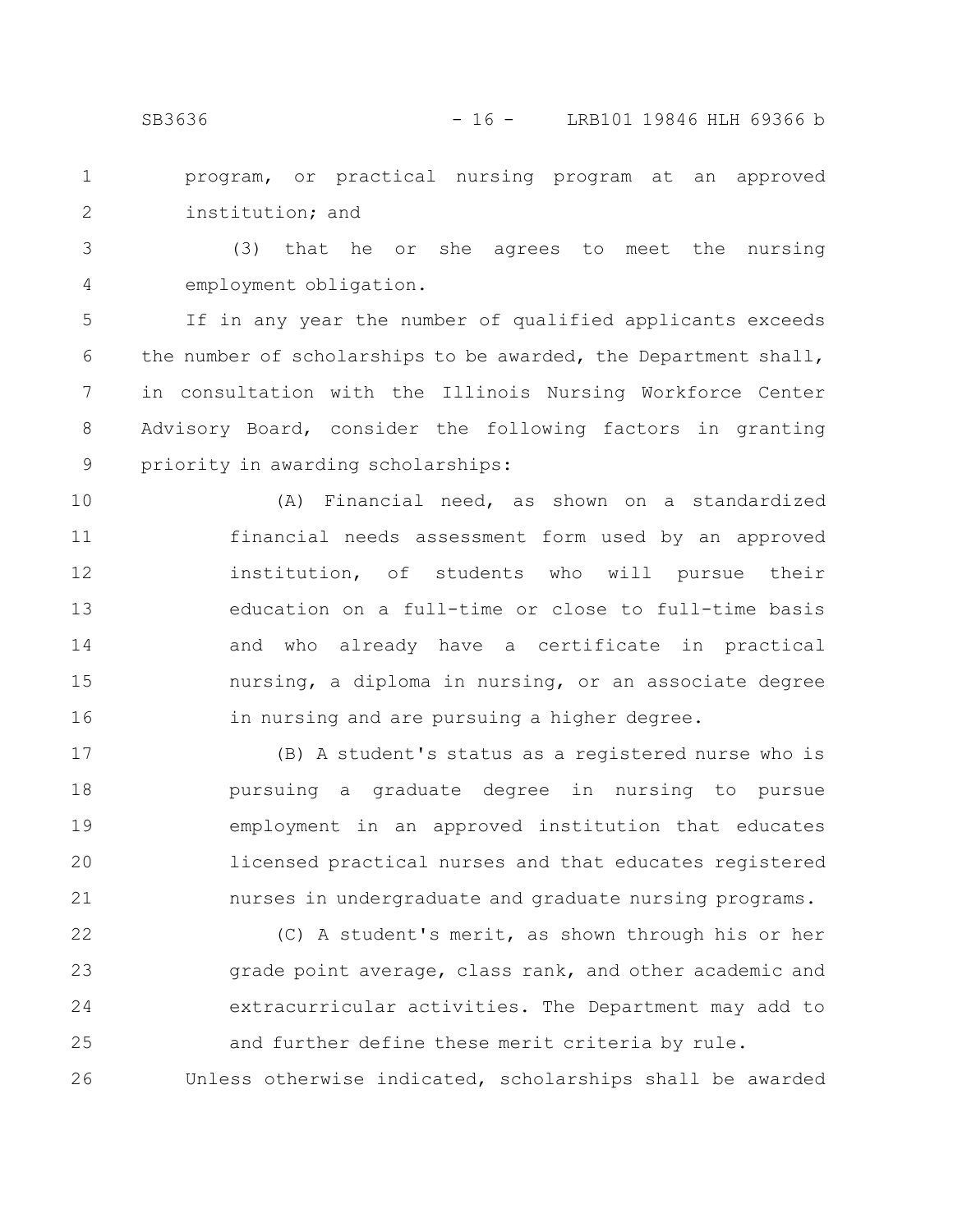to recipients at approved institutions for a period of up to 2 years if the recipient is enrolled in an associate degree in nursing program, up to 3 years if the recipient is enrolled in a hospital-based diploma in nursing program, up to 4 years if the recipient is enrolled in a baccalaureate degree in nursing program, up to 5 years if the recipient is enrolled in a graduate degree in nursing program, and up to one year if the recipient is enrolled in a certificate in practical nursing program. At least 40% of the scholarships awarded shall be for recipients who are pursuing baccalaureate degrees in nursing, 30% of the scholarships awarded shall be for recipients who are pursuing associate degrees in nursing or a diploma in nursing, 10% of the scholarships awarded shall be for recipients who are pursuing a certificate in practical nursing, and 20% of the scholarships awarded shall be for recipients who are pursuing a graduate degree in nursing. 1 2 3 4 5 6 7 8 9 10 11 12 13 14 15 16

Beginning with the fall term of the 2020-2021 academic year and continuing through the 2023-2024 academic year, subject to appropriation from the Hospital Licensure Fund, in addition to any other funds available to the Department for such scholarships, the Department may award a total of \$500,000 annually in scholarships under this Section. 17 18 19 20 21 22

(Source: P.A. 100-513, eff. 1-1-18.) 23

24

ARTICLE 10. INCOME TAX CREDIT; NURSE EDUCATORS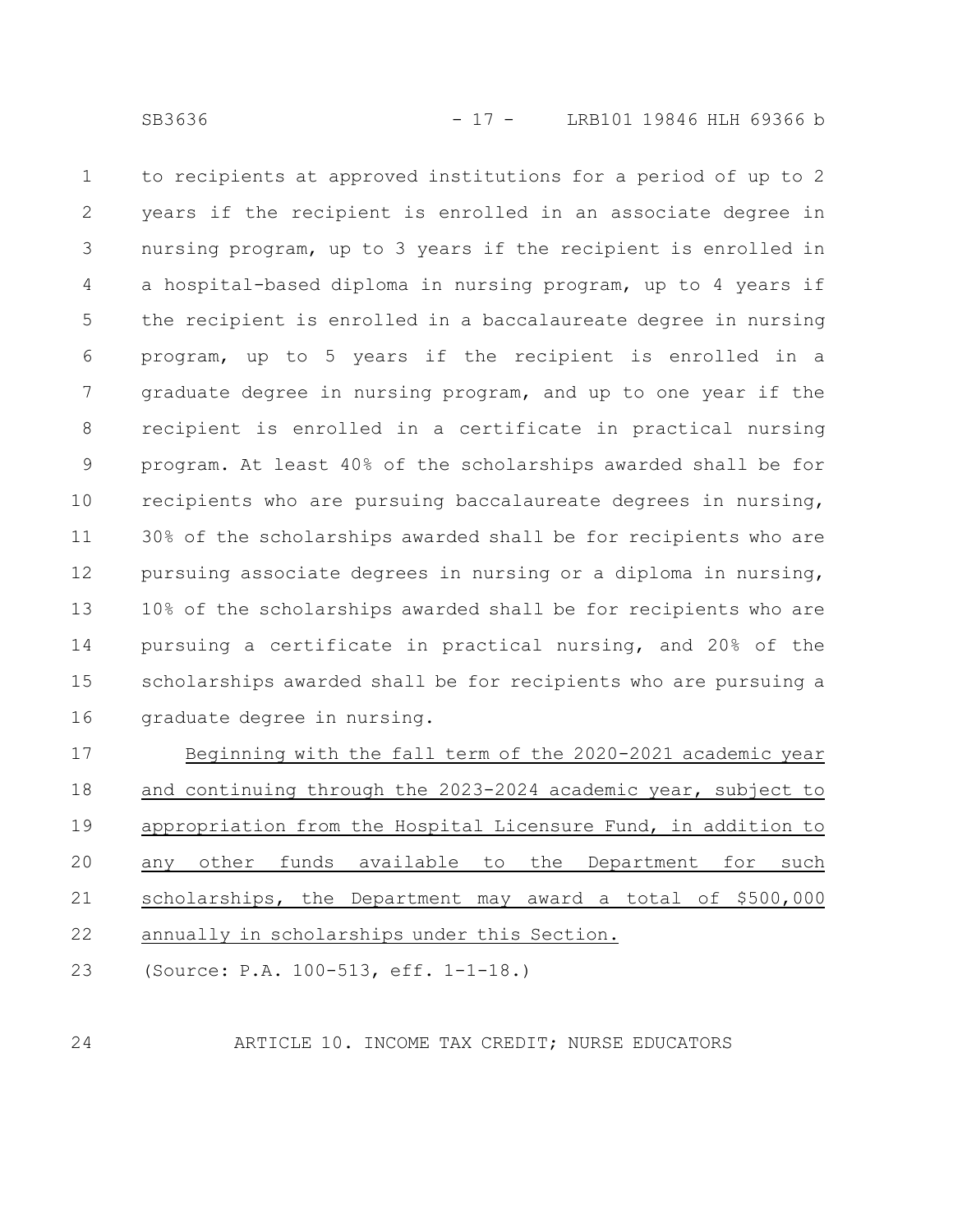24

|                                |  | Section 10-5. The Illinois Income Tax Act is amended by |  |  |  |
|--------------------------------|--|---------------------------------------------------------|--|--|--|
| adding Section 232 as follows: |  |                                                         |  |  |  |

(35 ILCS 5/232 new) 3

Sec. 232. Credit for nurse educators. 4

(a) For taxable years beginning on or after January 1, 2020, any taxpayer who is employed during the taxable year as a nurse educator is entitled to a credit against the tax imposed by subsections (a) and (b) of Section 201 in an amount equal to 2.5% of the taxpayer's federal adjusted gross income for the taxable year. As used in this Section "nurse educator" has the meaning given to that term in Section 3 of the Nursing Education Scholarship Law. 5 6 7 8 9 10 11 12

(b) In no event shall a credit under this Section reduce a taxpayer's liability to less than zero. If the amount of credit exceeds the tax liability for the year, the excess may be carried forward and applied to the tax liability for the 5 taxable years following the excess credit year. The tax credit shall be applied to the earliest year for which there is a tax liability. If there are credits for more than one year that are available to offset liability, the earlier credit shall be applied first. 13 14 15 16 17 18 19 20 21

#### (c) This Section is exempt from the provisions of Section 250. 22 23

ARTICLE 99. EFFECTIVE DATE